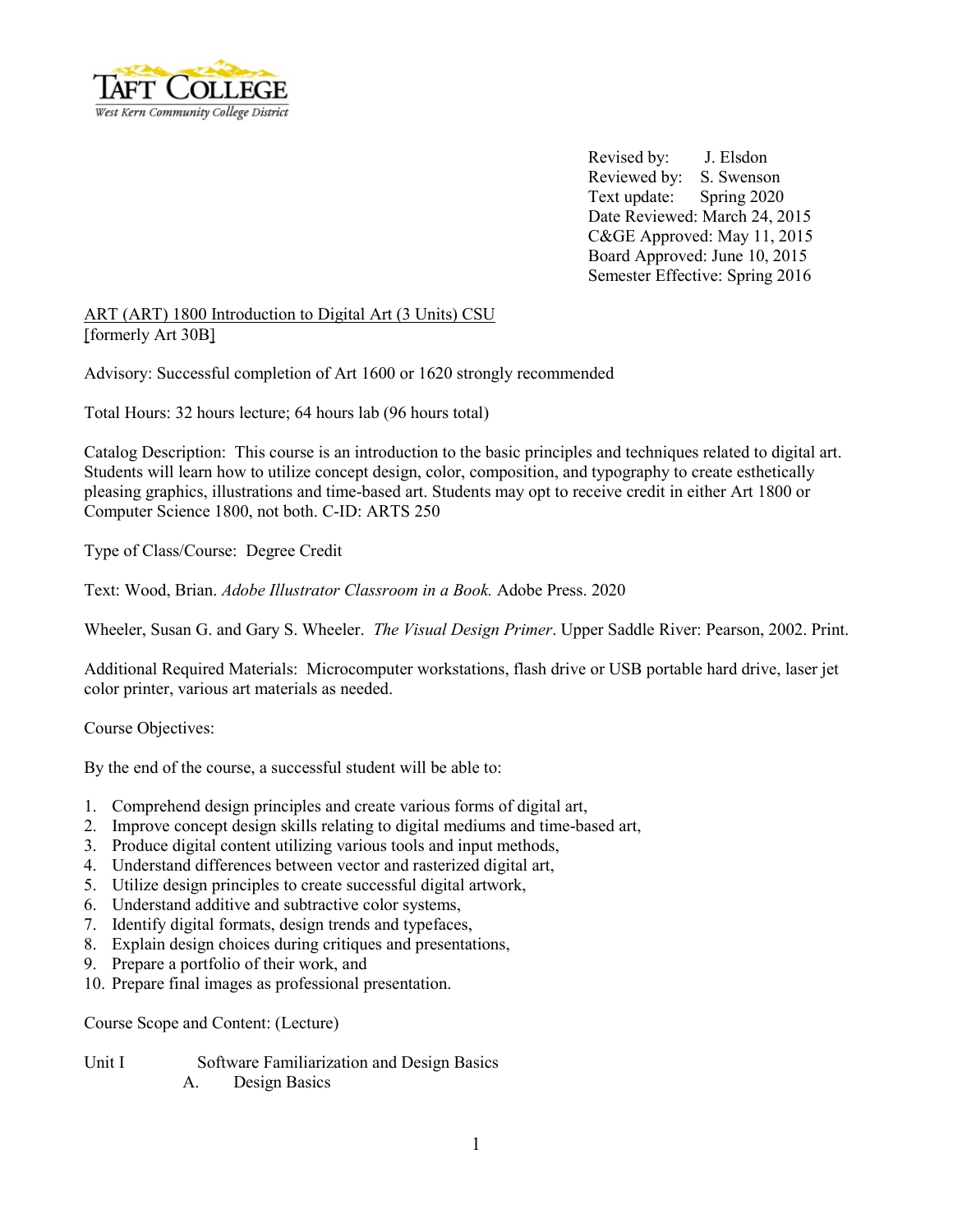

- 1. Elements of art<br>2. Principles of de
- Principles of design
- B. Software Familiarization
	- 1. Tools
	- 2. Panels and option bars
	- 3. History, undo, and multiple undo
	- 4. Views and custom workspaces
- Unit II Introducing Vectors
	- A. Pen tool
	- B. Creating shapes and objects
	- C. Transforming objects
- Unit III Software in-depth
	- A. Color
		- 1. Additive and subtractive color systems
		- 2. Color space, modes, and swatches
	- B. Fontography
		- 1. Font types, layout, formatting, and styles a. converting fonts to vector
	- C. Layers
		- 1. Creating and manipulating<br>2. Managing objects
		- 2. Managing objects<br>3. Masks and channe
		- Masks and channels
	- D. Shapes and colors
		- 1. Gradients<br>2. Blended of
		- **Blended** objects
	- E. Brushes
		- 1. Exploring the different types
		- 2. Brush options
	- F. Symbols
		- 1. Creating and working with symbols
		- 2. Applying symbols<br>3. Editing undating a
		- Editing, updating, and replacing symbols
	- G. Effects & Distortions
		- 1. Review the different types
		- 2. Applying and settings
		- 3. 3D and lighting
	- H. Appearance attributes and graphic styles
		- 1. Using appearance attributes
		- 2. Using graphic styles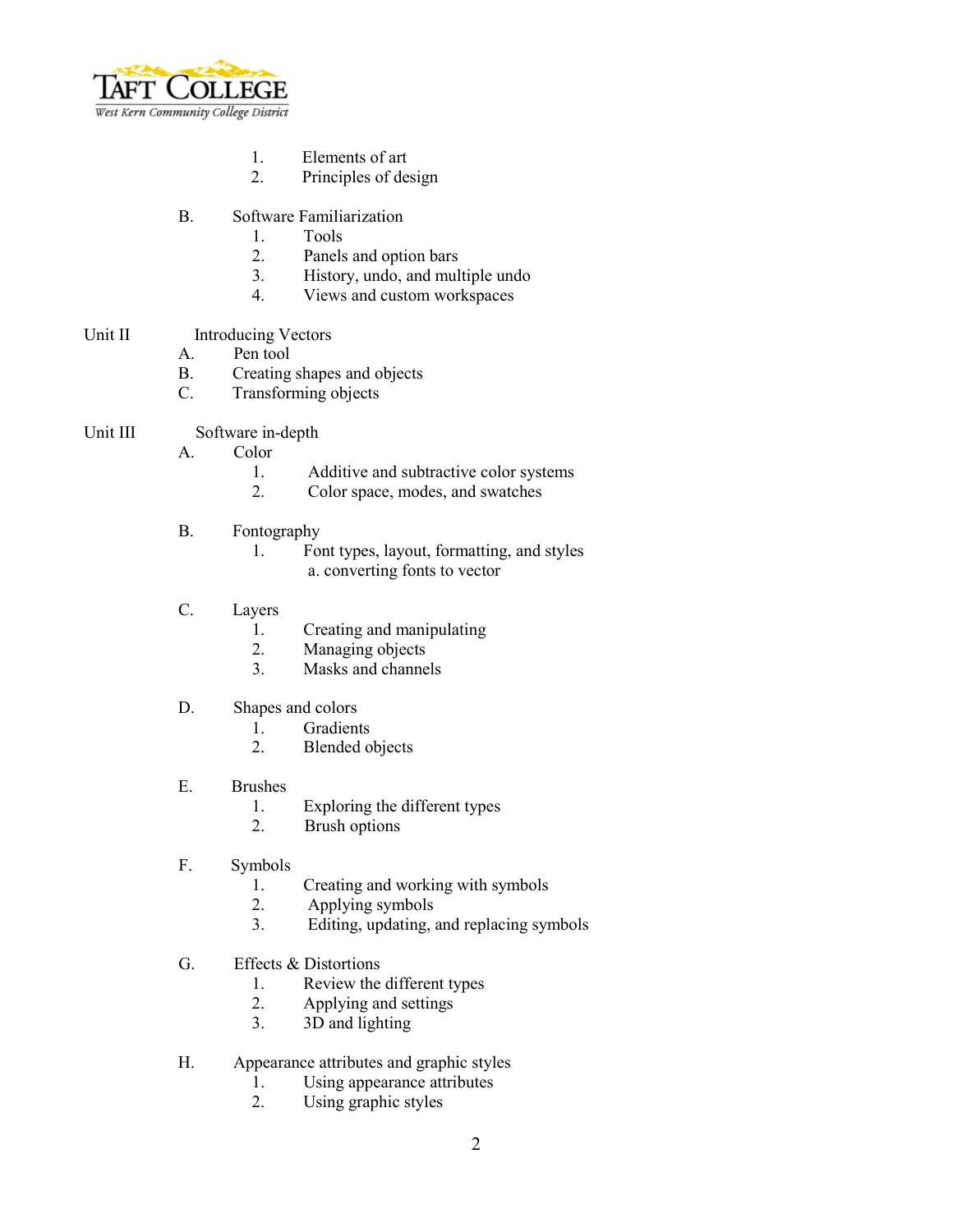

Unit IV Time based art: introduction to animation

- 1. Working with a timeline
- 2. Understanding key framing and interpolation
- 3. Animation format types: vector vs. rasterized

Lab Content, embedded in the lecture portion of the class, to include:

- 1. Developing student's ability to utilize software effectively and efficiently
- 2. Learning to interface between the application software and the computer operating system
- 3. Using software to create digital art that can be used professionally

Learning Activities Required Outside of Class:

The students in this class will spend a minimum of 6 hours per week outside of the regular class time doing the following:

- 1. Skill practice
- 2. Reviewing the elements of art, design principles, and color theory
- 3. Reviewing existing art by critiquing advertisements on the web, social media, television, and print
- 4. Developing their creativity and concept design skills

Methods of Instruction:

- 1. Lecture/demonstration
- 2. Lab learning through doing (lessons from text)
- 3. Lab assigned projects
- 4. Group presentations (assigned projects)
- 5. Critiques of projects and portfolios

Methods of Evaluation:

- 1. Skill demonstrations, including:
	- a. class discussions presentations and critiques
	- b. evaluation of assigned projects
	- c. evaluation of lab work

Supplemental Data:

| TOP Code:                 | 061460 Computer Graphics & Digital Image |
|---------------------------|------------------------------------------|
| <b>SAM Priority Code:</b> | C: Clearly Occupational                  |